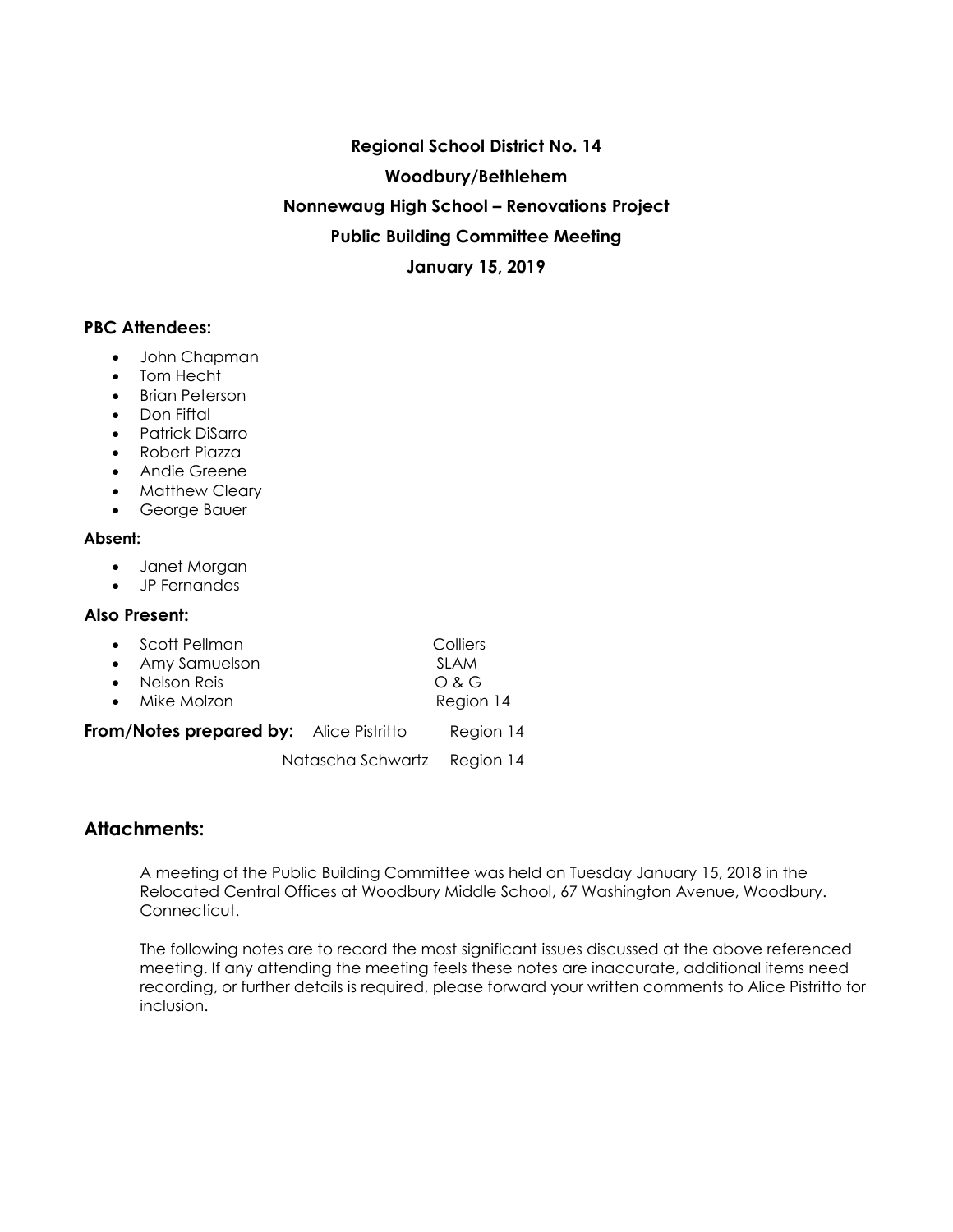- 1. Call to order The meeting was called to order at 6:29 pm
- 2. Scheduled Meetings for 2019
	- January 15
	- February 26
	- March 19
	- April 23
	- May 21
	- June 18
	- $\bullet$  July 23
	- August 20
	- September 17
	- October 22
	- November 19
	- December 17

# 2 Finance Report –

- The region has finally received the first check from the State and Wayne will be submitting the second application before the end of the month.
- Updated cash flow analysis and contingency status report. The cash flow projection for the month of December was \$1,565,200 and the December invoice is \$2,184,717.44 due to mechanical equipment deliveries that were sooner than anticipated.
- The project has expended \$439,908 in contingency and there are pending issues or Owner improvements that total an additional \$1,125,315 which encumbers all of the potential site betterments that will be discussed later in the meeting.
- 3. OPM Report Scott Pellman reported on the following:
	- **a.** Project Update Phase 2 –

## **Project update** –

- A number of the committee members had a chance to tour the construction progress. O&G will address the construction progress in their report.
- Planning continues for the transition into the new phase 3 classrooms, Furniture deliveries will commence next Wednesday January 23rd.
- Science staff will start to set up the new rooms starting on the  $23<sup>rd</sup>$  and students are scheduled to move into the new spaces on January 31st.
- Furniture donation coordination will take place on February 1st and 2nd. WB Meyers moving will be retained for the moves off of the state bid list.
- Design team PR requests
	- o Retaining wall plantings PR -048
	- o P.T. track base PR-049
	- o Additional power to the athletic fields
	- o Additional Science Equipment
	- o Coordination of the dry wells proposal pending
	- o Requested by Administration to move the school store upstairs into the business office and reallocate space. Proposal by SLAM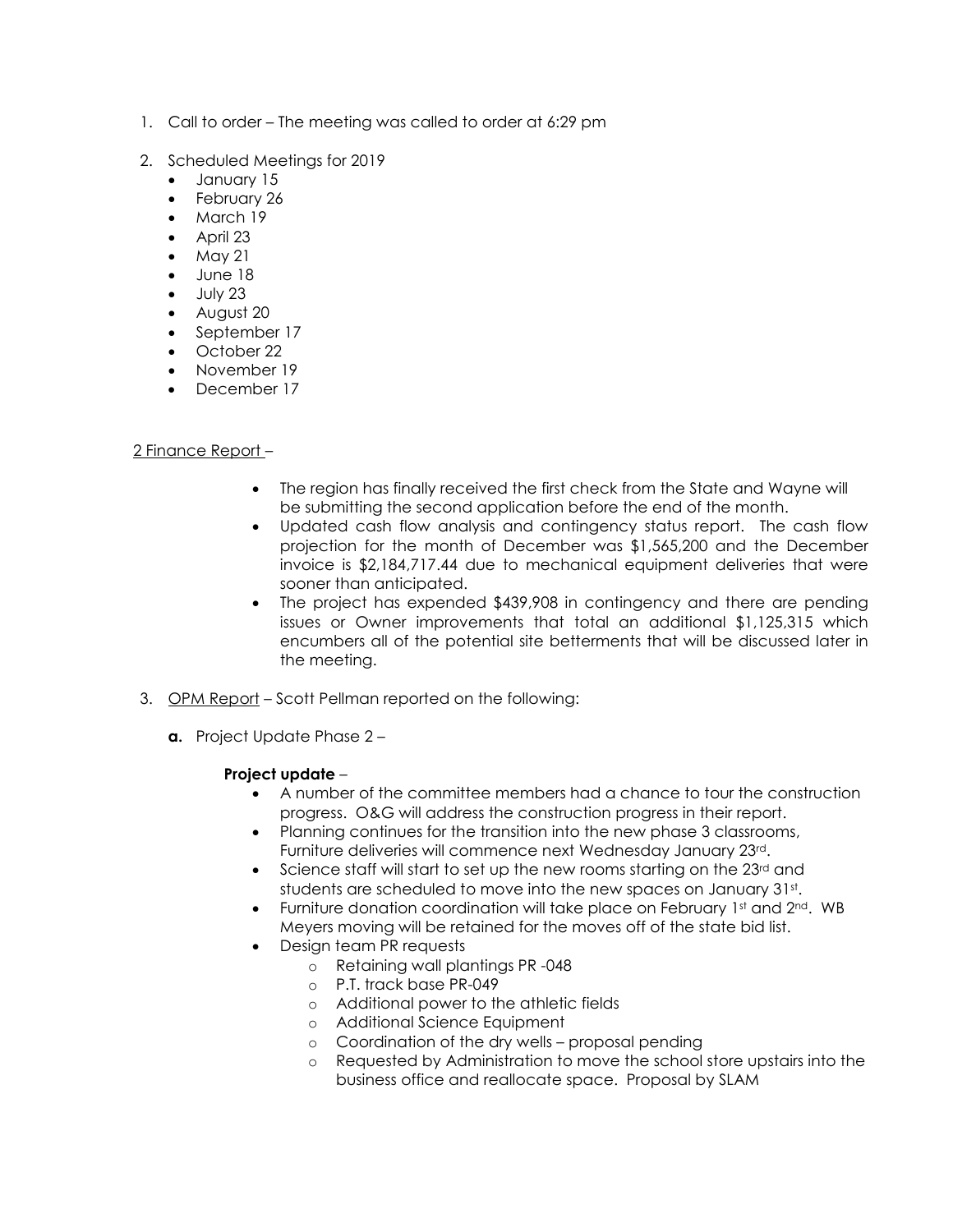- o John C- would like to go through building and asked for thoughts from members who toured the building.
- o Discussion on railings in hallways. What is installed in field was approved. Sample was previously provided
- o Robert P- concerns on the finish of the railings. (original quote) Painted vs metal. Amy S clarified that it was always a factory painted product. Will bring sample back again
- o Tour was received well (Don F) planning is evident at every step and thanked all with the extensive planning
- o Pat D- Questioned the cleaning of the IT equipment- Nelson mentioned difficulty with equipment being installed in a construction site. The contractor used compressed air to clean the existing and newly installed switches.
- **b. PCO reviews** The following PCO's were discussed.

**PCO – 083** – Added Septic tank – \$11,290 - currently coordinating to revise the size of the tank and load rating. - On hold

**PCO- 084** – Electrical panel and equipment for sewer ejector pump - \$9,460 – New electrical panel and sewer ejector pump for the bathroom in the music wing. - On hold Looking into less expensive solution

**PCO-086** – FA interface with local sound system in Gym, Auditorium and Cafeteria. - \$8,389 Integrated with intercom system.

- **PCO**-**088**  Synthetic field with milled base and new track new cost additional \$328,465
- **PCO-089-** Additional tennis courts decision needed by February
- **PCO-090** Beam penetrations \$4,195 to be applied to GMP Allowance #2
- **PCO-091** Change wall mounted pendant speakers to pendant \$3,542 Strictly aesthetic reason. Hang from ceiling and flush with the cloud
- **PCO-092** Baseball, softball and Field hockey athletic field renovations \$104,979 Consider action this evening. The contractor has contacted Liberty and their schedule is filling up
- **c.** Additional Coordination –

Post tensioned track alternate – Action not necessarily needed tonight. Decision by February to stay with base bid. Pat D asking that information is given to members as soon as it is available. John C – Robert P want to make the best decision. Thorough information/discussion is needed

Andie G- PT Track – would like more information on tracks that have been installed in New England. Pat D Also inquired about lights and permanent bleachers, these will be added to the site improvement tracking list.

Amy S to provide proposal for lights and bleachers

Kiln replacement – two proposals were received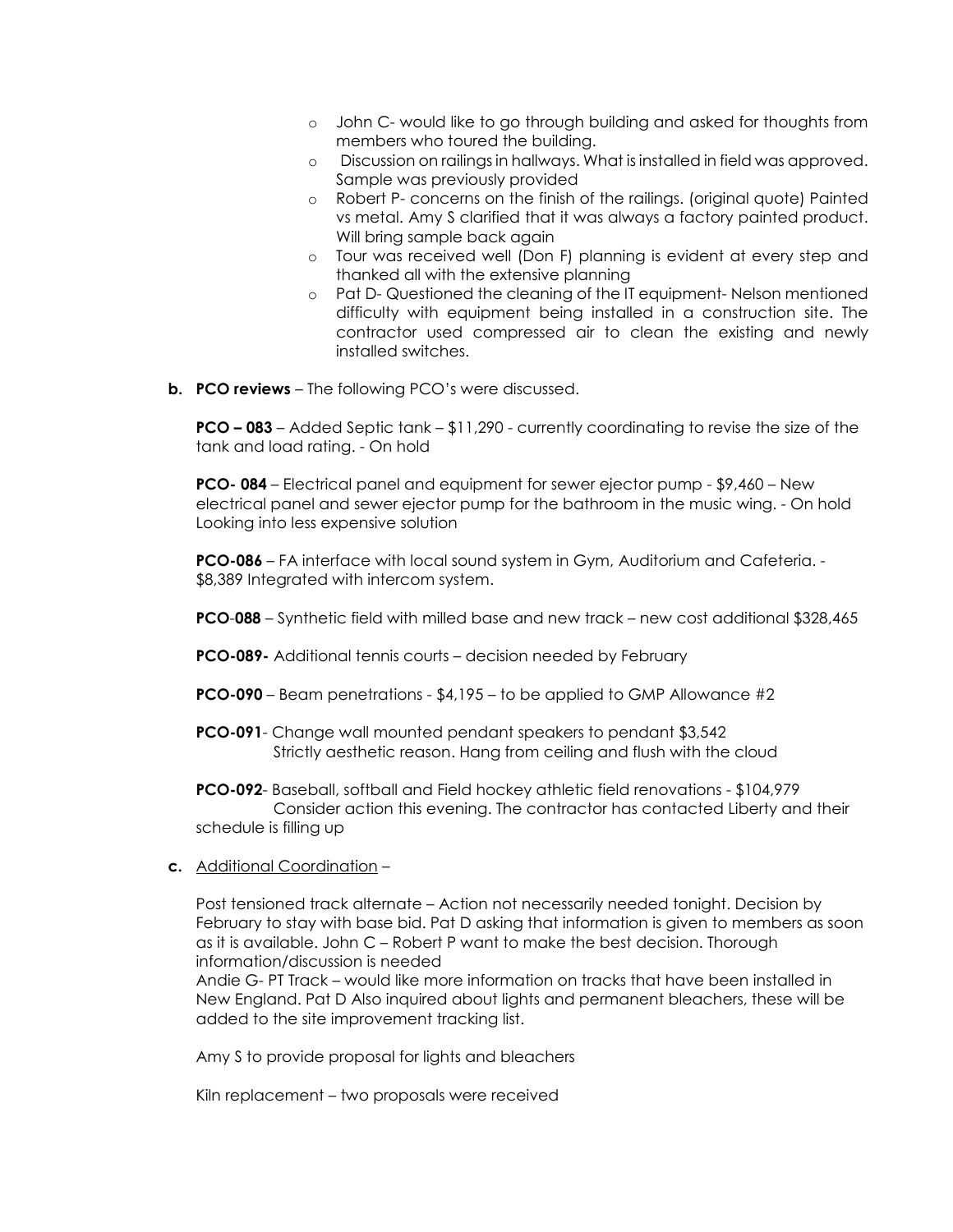Sheffield Pottery - \$5902 plus \$300 installation – Sheffield currently maintains the district kilns and has history with the region. The committee decided on continuing their relationship with Sheffield Pottery. Sheffield will provide delivery and set up the new Kilns. Mike Molzon commented on the regions long time relationship with Sheffield as a favorable one. Colliers was directed to work with Wayne for purchase of kiln. The other quote received was from Bailey Pottery Equipment - \$5,158.50 dock delivery only, no installation.

Vaping detection system – The Administration has requested vaping detection in the student toilet rooms and locker areas. The units cost \$995 each device and 1-time server activation fee of \$495 is also required. Colliers estimated that the costs could be 10-15 thousand for the toilets rooms and would need input from the design team on the number required in the locker areas. This item should be presented by the superintendent and principal at the next BOE meeting for discussion and if approved should come back before the committee.

#### **Motions**

#### **PCO-084 – On hold**

#### **PCO-086**

John Chapman made a motion that the public building committee approve PCO – 086 dated 12/12/2018 for a total of \$8,389 to interface the fire alarm with the local sound systems in the gym, Auditorium and cafeteria. Seconded by Andie Greene Discussions – All in favor - Unanimous

## **PCO-090**

John Chapman made a motion that the public building committee approve PCO – 090 dated 1/9/2019 for a total of \$4,195 to be applied to the CM GMP allowance #2 as a zero-cost change to the project for beam penetrations in phase 3B. Seconded by Matthew Cleary,

Discussions – All in favor – Unanimous

## **PCO-091**

John Chapman made a motion that the public building committee approve PCO-91 dated January 9, 2019 for a total of \$3,500.42 to change wall mount speakers to pendent speakers. Seconded by Matthew Cleary, Discussions – All in favor - Unanimous

#### **PCO-092**

John Chapman made a motion that the public building committee approve PCO – 092 dated 1/14/2019 for a total of \$104,979 for Field #3 renovations including Field Hockey, baseball and Softball field, Seconded by Matthew Cleary, Discussions – All in favor - Unanimous

**4.Architect Report** – Amy S – No prepared remarks.

- Would like to compliment the CM as we move forward.
- Looking forward to completion on Phase and move in. Work on punch list and additional scope requests for the new phase.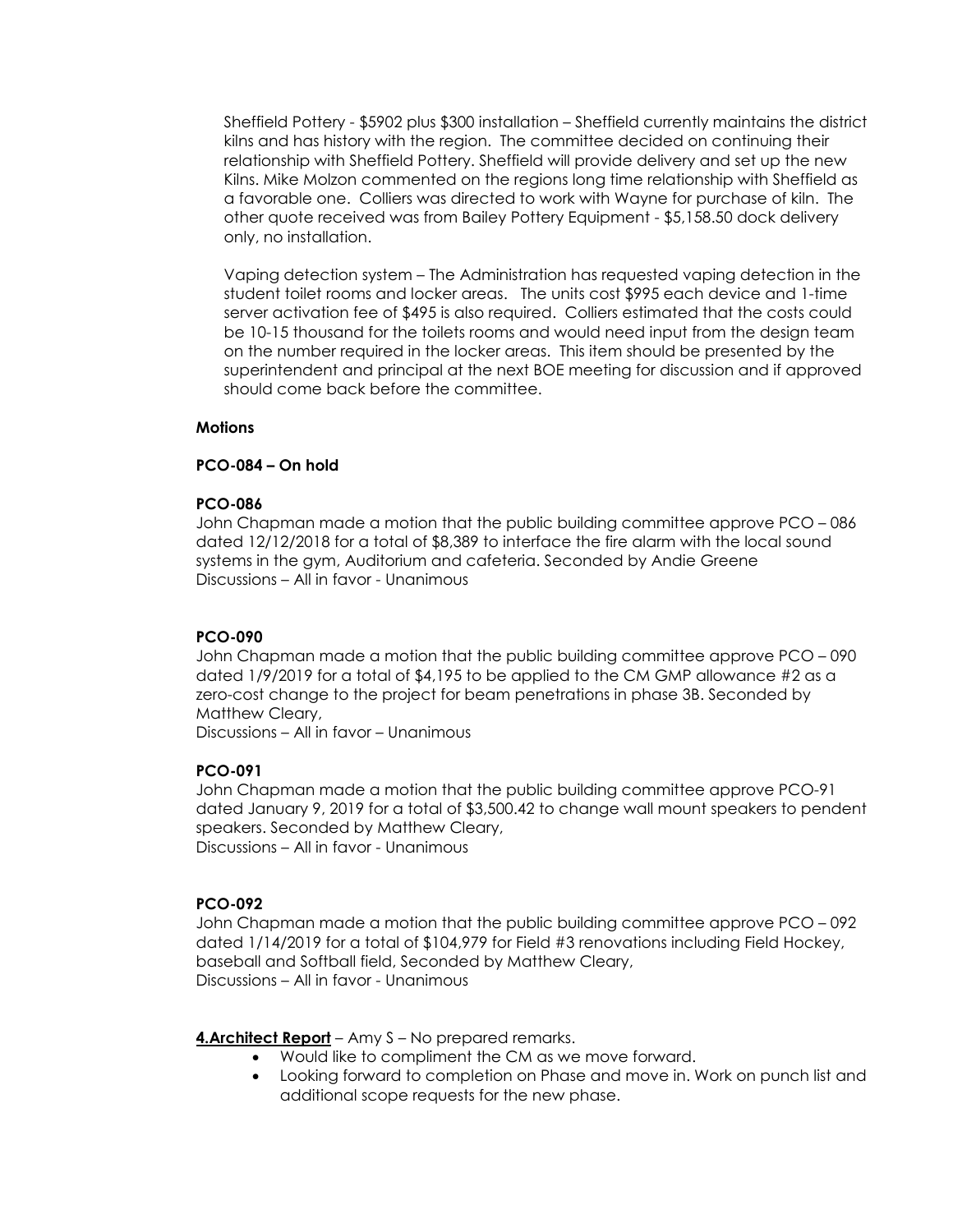- SLAM has prepared documents to move school store as requested by school administration. This change will be presented in February.
- SLAM is working on the proposals and schedule impacts for design changes with septic and the drywell top replacements.

## **5.Construction Manager Update** – Nelson Reis – Project Manager

- Provide photos next month
- Walked with Scott and committee members. Working with Amy on wrapping up close out submittals. Checking for less expensive/ alternate ways of having the work done
- Phase 3 95% ready for movers next week, students will be in classrooms areas the following week
- Soon after that Auditorium is anticipated to be turned over in early April
- Work to move into the locker room, gymnasium area
- Wrapping up loading dock area so students can egress out of the science rooms
- No concrete work with cold temperatures
- The GMP Contingency balance is \$1.364M.

#### Payment applications summary

- No second shift superintendent for the month of December, lining someone up for February
- Abatement for phase 4; Walking through with state to make sure everything is planned for phase 4 abatement work. not much to be billed for December
- Site work Pavers in the front center circle- Complete. Asphalt paving 60%.
- Guard rails and permanent fence close to being done
- Some track equipment on site
- Masonry minimal work on caulking
- Concrete very little on interior foundations for loading dock Bill for wood lab pace work
- Working on lower level science rooms
- Drywall' Plaster phase 3 B majority is complete
- Auditorium and ceiling clouds
- Scaffolding taken down end of Feb
- Ceiling grid
- Flooring 2nd shift on Saturday first floor level, painting followed by drywall
- Plumbing equipment phase 4 & 5 on site
- Fire protection pump house delivered. Need to build frost wall foundation to sit on after frost leaves the ground. Design change
- Sprinkler system not active until final phase of project
- Pressure tested system approved
- Electrician power distribution phase 3 -90%. Billing for labor
- Theatrical lighting 50% verified
- Tele data phase 3 science rooms
- Clocks and paging 100%
- Final cleaning lagged on billing for phase 2. Billing for 100% on phase 2
- Generator- demo vault -conduits coming into the building contacting technician to get out for startup.